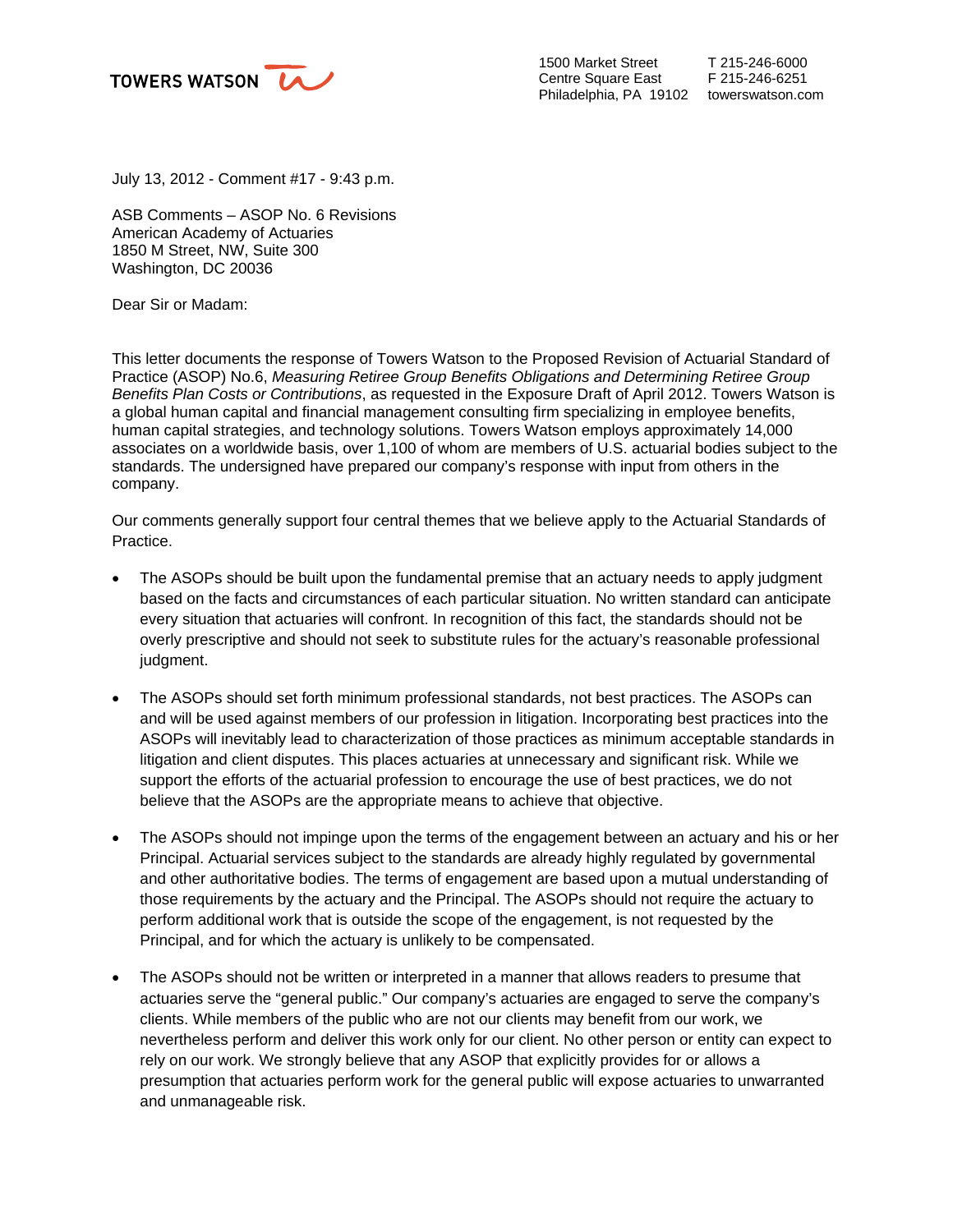TOWERS WATSON LA

Our specific comments on the Exposure Draft are below, organized according to the questions listed on p. ix.

## 1. Is the level of guidance and educational content appropriate?

This is hard to answer, given the wide variety of experience levels that exist among readers of this ASOP. On p. vii you say "..because many actuaries are relatively new to this practice area." That wording was likely part of the original ASOP. Although it may still be true, there are also many actuaries who have been working in this area for 20 years or more.

In general, we would prefer that basic educational content–so long as it is readily available elsewhere to actuaries who want it–not reside in an ASOP.

## 2. Is the distinction among retiree group benefits plan, benefit plan, and optional benefits helpful to the actuary or not? Could it be further clarified?

Maybe, but the choice of terminology here is not standard by any means. You've chosen "benefits plan" for what we generally call "coverages" (with plans frequently containing multiple "coverages," such as medical, dental, prescription drug, vision, etc.). You've chosen "optional benefits" to refer to what we would generally call "benefit options" – two or more distinct choices presented to plan participants (e.g., PPO versus HMO, High Option versus Low Option). The word "plan" can, unfortunately, have different meanings depending on whether one is discussing accounting, DOL reporting, funding, or administration.

Throughout the ASOP, there are other terminology examples – e.g., "obligation" versus "liability" versus "present value of benefits" – where one concept has multiple names, or where one word is used for multiple concepts. The experienced practitioner is able to "read past the words" and discern the precise meaning from context. Inexperienced practitioners, however, may be very confused. For those situations where you feel that terms should be defined up-front, you need to ensure that a) you choose terms that are standard (to the extent possible) and b) you then use those terms consistently throughout the ASOP.

3. Is the revised guidance regarding the use of the "community-rated concept" appropriate? Are there any challenges that an actuary could encounter in deriving age-specific claims costs for employers participating in fully pooled health plans covering active participants and retirees? For those respondents who can do so, please provide specific examples of any challenges encountered in obtaining information from managers of pooled plans.

We feel that the topic here is really age-related costs and when to use them, not community rating *per se*. Therefore 3.7.7 and 3.7.8 could be replaced by one (or more) sections that would make the following key points:

- Certain welfare benefits demonstrate costs that vary, on average, with age, due to variations in the types of services utilized and/or the levels of utilization. For example, non-drug medical costs (before Medicare offsets) tend to rise with age. Dental costs tend to fall with age, as do prescription drug costs at advanced ages.
- In situations where these age-related benefits are being valued and changes in the average age of the group would be expected to affect the benefit cashflow materially, explicit recognition of this aging impact should be made via age-related per capita costs. The impact of aging generally should not be reflected implicitly through adjusted trend rates.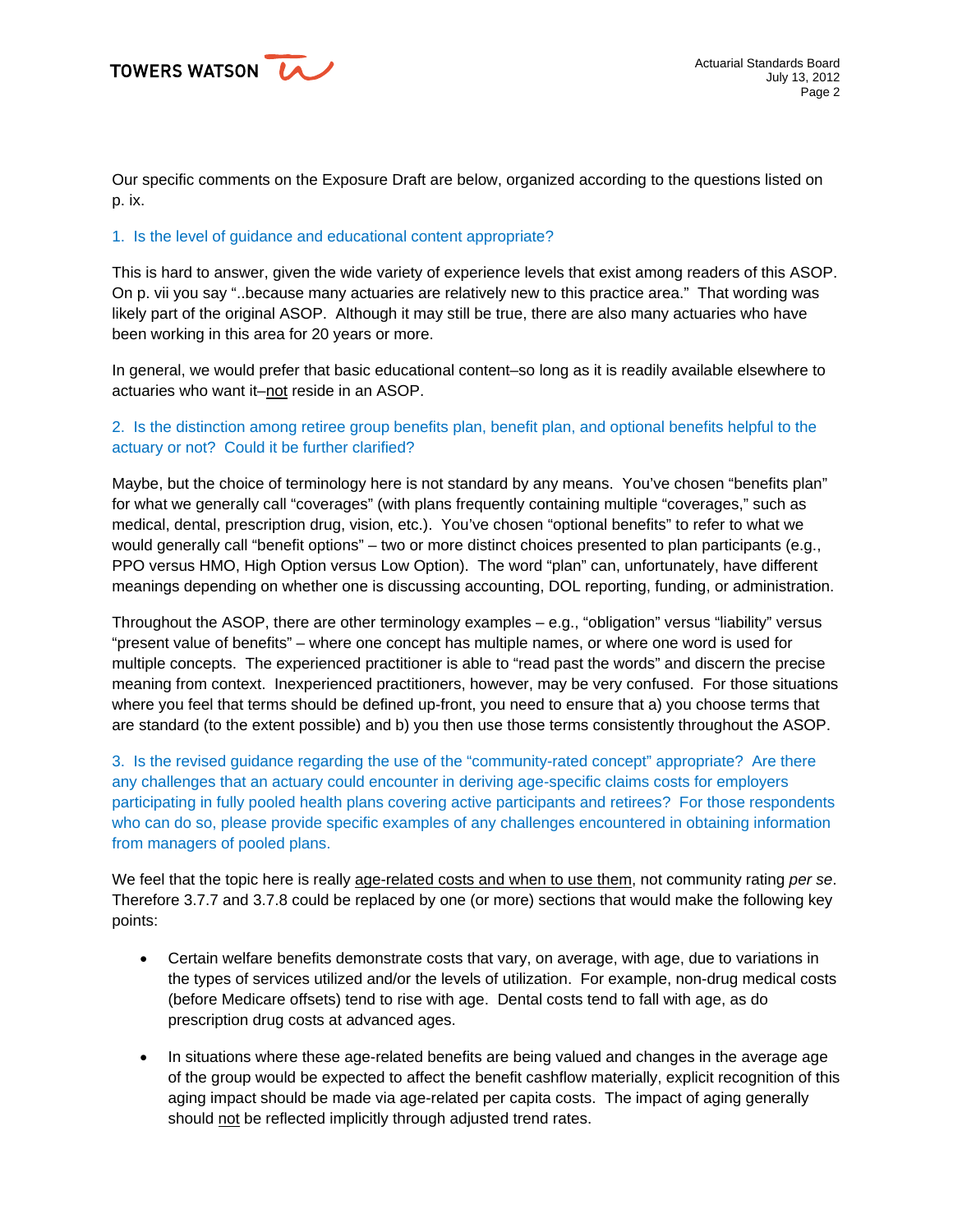TOWERS WATSON

- For example, an uncapped employer obligation toward a self-insured medical plan covering a closed group of retirees should incorporate per capita costs that reflect expected variations in cost by age. Even if these retirees are pooled with active employees of the same employer for rate-setting purposes (e.g., to lend stability to contributions or for some other purpose), the underlying cost of the retirees should be reflected in the valuation, and costs should be agerelated to reflect that fact that costs are expected to rise as the average age of the retiree group rises (above and beyond trend increases).
- On the other hand, coverage for a retiree group may be secured via a community-rated fullyinsured plan, or through a pool that combines the experience of several employers (perhaps for active as well as retiree coverage). In these situations, costs may be expected to vary with the average age of the entire pool, but not directly with the average age of the employer's group alone. So long as the employer's own experience does not impact the premium rates paid for coverage, the aging of the employer's population alone does not impact the employer's cost, and age-related costs therefore are not appropriate for the valuation. However, to the extent that future aging of the entire pool is expected, the impact of such aging may be reflected in the valuation, if it could be reasonably estimated.
- In practice, note that plans which are referred to as community-rated are frequently still dependent on the individual group's demographics and/or past claims experience (e.g., "community rating by class"). It is important to assess the true nature of the pooling mechanism in order to select the proper aging treatment in the valuation model.

## 4. Are the changes to the standard to make it consistent with ASOP No. 4 appropriate?

We've included our comments on the ASOP 4 revisions (letter of 5/25/2012 from Aaron Weindling and William Turner) as an attachment to this letter. Consistency between the ASOPs is a worthy goal where the issues discussed are closely related (or identical).

## 5. Are there any other areas in which the guidance should be revised?

Miscellaneous comments and suggestions, by section number:

**2.13:** The reference to "participant's share of the annual claims cost" could also point to section 2.29, where that concept is given the name "participant contributions."

**3.1, second paragraph:** This discusses three distinct levels of actuarial involvement in method/assumption selection. To make that clear, we would append "without the actuary's advice" to the end of the final sentence.

**3.4.2:** We would question whether the phrase "..need not be reflected" ought to read… "..should not be reflected…". Or perhaps the real issue is that an actuary should reflect such events if he/she feels they are important to reflect, unless some external authority (law, accounting rule) directs him/her not to reflect them?

**3.8, second paragraph:** The section "..varies by age, but the insurance rates…" should read "varies by age, even though the insurance rates…"

**3.9.2 c:** "..actuary's prior expectations" should read "actuary's expectations" (we think).